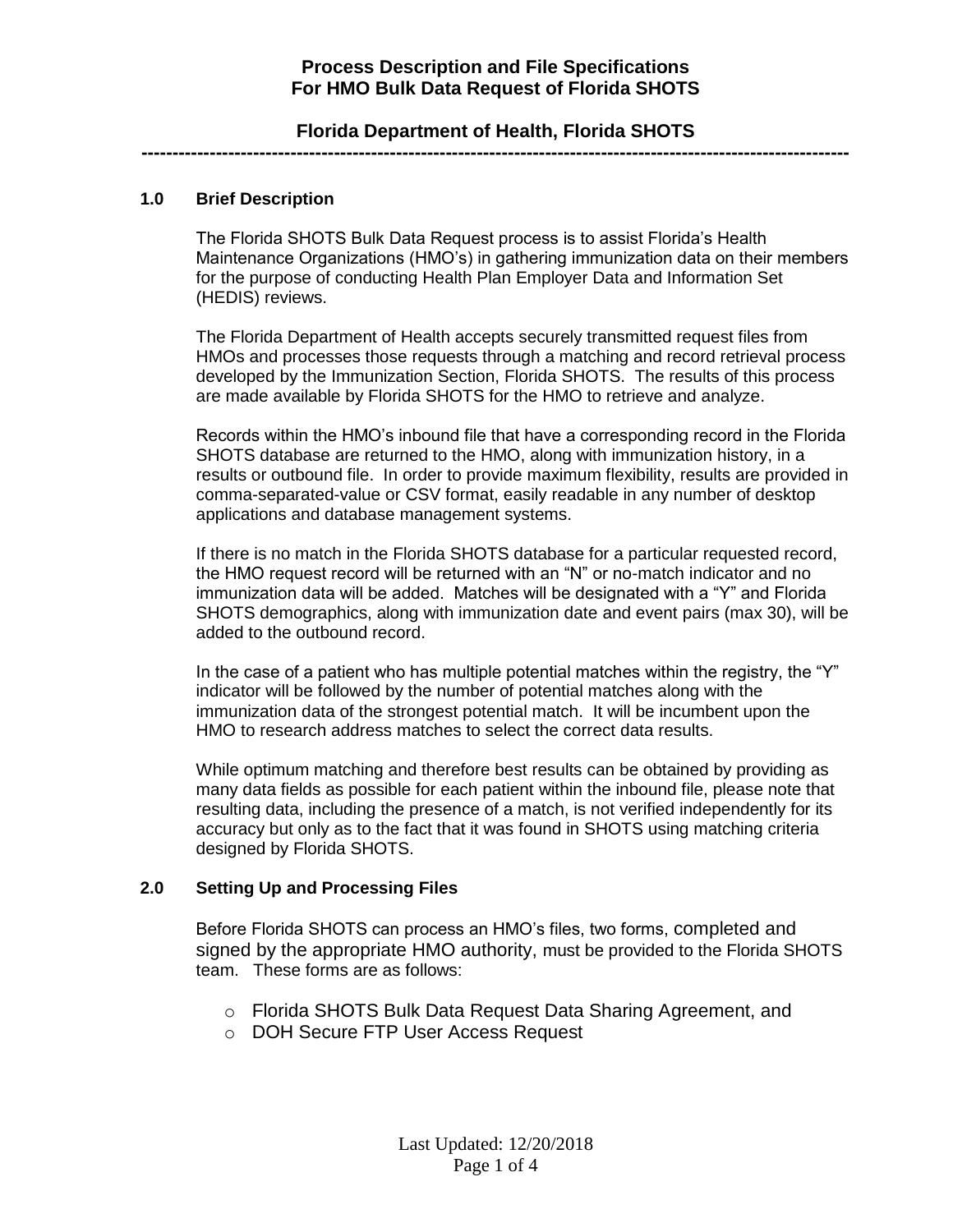### **Florida Department of Health, Florida SHOTS ------------------------------------------------------------------------------------------------------------------**

These forms are available for download from the Florida SHOTS website at <http://flshotsusers.com/data-exchange/hedis-data> or may be requested by phone from the enrollment desk at 1-877-888-SHOT (877-888-7468) or obtained via email request to [flshots@flhealth.gov.](mailto:flshots@flhealth.gov) Please indicate "Bulk Data Request" in the subject line of your email. Once received, do not make changes to any of these forms or they will be rejected by the Florida SHOTS program office.

Scan and email, fax, or mail the completed forms to: Email to: [flshots@flhealth.gov](mailto:flshots@flhealth.gov) and include "Bulk Data Request" in the subject line, Fax to: Florida SHOTS: Bulk Data Requests at 850-412-5818, or Mail to: Florida SHOTS: Bulk Data Requests 4052 Bald Cypress Way, Bin #A-11 Tallahassee, Fl 32399-1719

Once the forms are received and approved, and the secure FTP account has been established, the HMO will receive their secure FTP login information and can then initiate processing by placing their file in their "Outbox" folder of the DOH secure FTP site. It is suggested that the HMO contact the Florida SHOTS team at [flshots@flhealth.gov](mailto:flshots@flhealth.gov) to verify receipt of the file. Files will be processed in the order they are received and results will be returned to the HMO's designated "Inbox" for pickup as soon as they are available.

Separate instructions on the use of the HMO's SFTP account are also available on the website.

#### **3.0 Specifications for HMO Files Inbound to DOH**

| <b>Field Name</b>      | <b>Required</b> | <b>Description / Rules</b> | <b>Position</b> |
|------------------------|-----------------|----------------------------|-----------------|
| Last Name              |                 | Length=20                  | $1 - 20$        |
| First Name             | Υ               | Length= $15$               | $21 - 35$       |
| Middle_Name            | N               | Length= $15$               | 36-50           |
| Date of Birth          | Y               | Length=10 ( $mm/dd/yyy$ )  | 51-60           |
| Gender                 | Y               | Length=1 $(M, F, or U)$    | 61-61           |
| Social_Security_Number | N               | $Length = 9$               | 62-70           |
| Medicaid ID            | N               | Length=12                  | 71-82           |
| <b>Street Address</b>  | Y               | Length=50                  | 83-132          |
| City                   | Y               | $Length = 30$              | 133-162         |
| <b>State</b>           | Y               | Length= $2$                | 163-164         |
| Zip Code               | v               | Length=9                   | 165-173         |

The inbound, or request file must be in a fixed-length plain text format.

The inbound file should contain a trailer record, which should be configured as shown below:

| <b>Field Name</b> | <b>Required</b> | <b>Description / Rules</b> | <b>Position</b> |
|-------------------|-----------------|----------------------------|-----------------|
| File Type         |                 | Length $= 14$              | $1 - 14$        |
|                   |                 | Literal "HMO Match File"   |                 |
| Organization Name |                 | Length $=$ 30              | $15 - 44$       |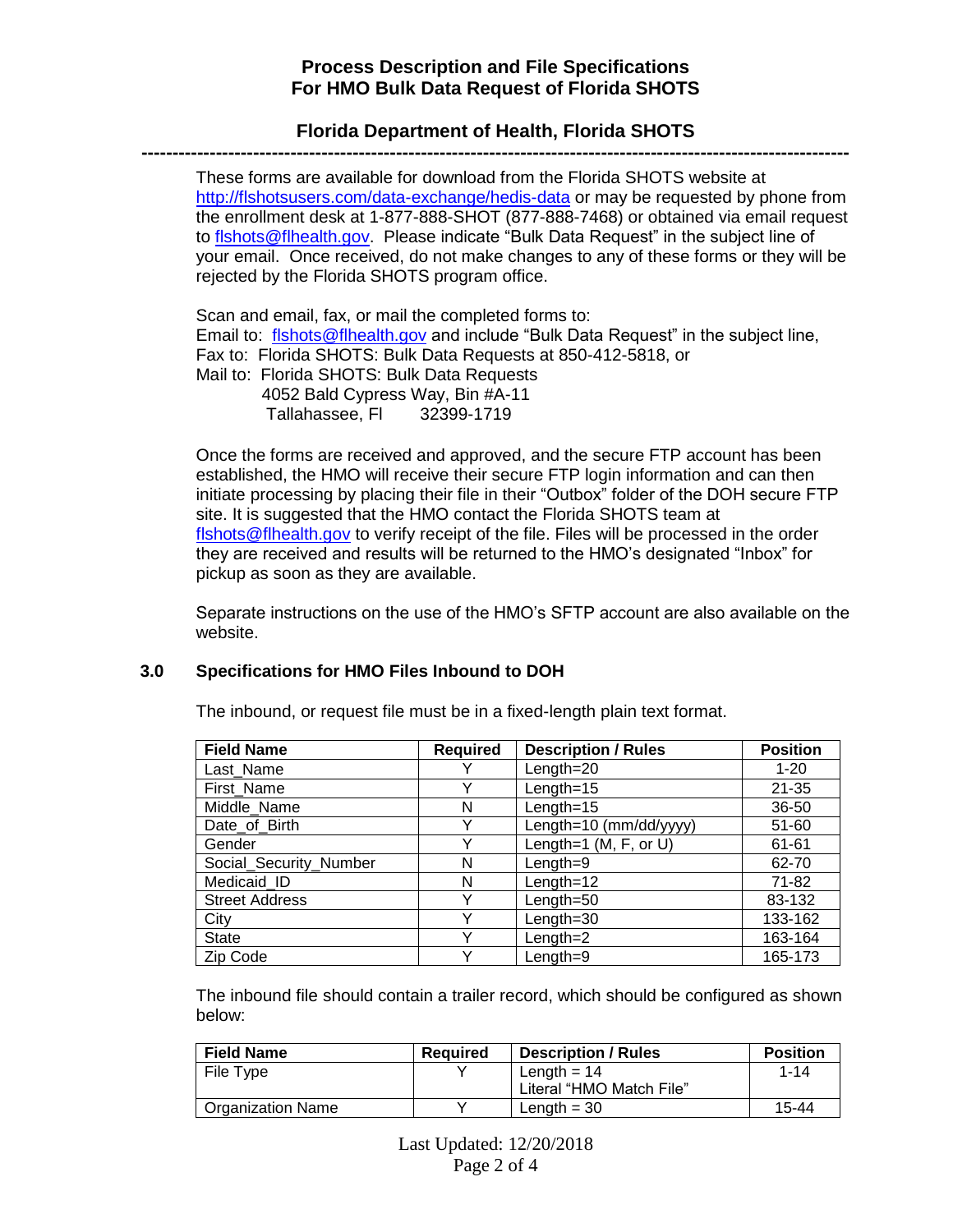### **Florida Department of Health, Florida SHOTS**

| <b>File Creation Date</b> | Length = $10 \ (mm/dd/yyy)$                                                                                                | 45-54     |
|---------------------------|----------------------------------------------------------------------------------------------------------------------------|-----------|
| Number of Records         | Length= $7$<br>Number of data records<br>(leading zeros optional)<br>included in the file, excluding<br>the trailer record | $55 - 61$ |

#### 4.0 **Specifications for DOH File Outbound to HMOs**

The outbound CSV response file contains one record for each request record in the inbound file and repeats the request information as submitted followed by Florida SHOTS demographic information and an indication of matching success along with the number of potential matches. This is followed by Vaccine/Date pairs (immunization events) associated with the one or best-matched patient as indicated in the table below.

| <b>Field Name</b>                 | <b>Required</b>         | <b>Description / Rules</b>  | <b>Position</b>         |
|-----------------------------------|-------------------------|-----------------------------|-------------------------|
| <b>HMO Last Name</b>              | Y                       | Length=20                   | 1                       |
| <b>HMO First Name</b>             | Υ                       | $Length = 15$               | $\overline{2}$          |
| <b>HMO Middle Name</b>            | N                       | $Length = 15$               | $\overline{3}$          |
| HMO Date of Birth                 | Ý                       | Length=10 (mm/dd/yyyy)      | $\overline{\mathbf{4}}$ |
| <b>HMO Gender</b>                 | $\overline{\mathsf{Y}}$ | Length=1 $(M, F, or U)$     | $\overline{5}$          |
| <b>HMO Social Security Number</b> | N                       | Length=9 (first 5 digits    | 6                       |
|                                   |                         | masked)                     |                         |
| <b>HMO Medicaid Number</b>        | N                       | Length=12                   | $\overline{7}$          |
| <b>HMO Address</b>                | N                       | Length=50                   | 8                       |
| <b>HMO City</b>                   | N                       | $Length = 30$               | 9                       |
| <b>HMO State</b>                  | N                       | Length=2                    | 10                      |
| <b>HMO Zip Code</b>               | N                       | Length=9                    | 11                      |
| <b>REG Last Name</b>              | Υ                       | Length=20                   | 12                      |
| <b>REG First Name</b>             | Ÿ                       | Length= $15$                | 13                      |
| <b>REG Middle Name</b>            | N                       | $Length=15$                 | 14                      |
| <b>REG Date of Birth</b>          | Ÿ                       | Length=10 (mm/dd/yyyy)      | 15                      |
| <b>REG Gender</b>                 | Ÿ                       | Length=1 $(M, F, or U)$     | 16                      |
| REG State Imm Id                  | Ÿ                       | $Length=10$                 | 17                      |
| <b>REG Social Security Number</b> | $\overline{\mathsf{N}}$ | Length=9 (first 5 digits    | 18                      |
|                                   |                         | masked)                     |                         |
| <b>REG Medicaid Number</b>        | N                       | Length=12                   | 19                      |
| <b>REG Address</b>                | N                       | Length=50                   | 20                      |
| <b>REG City</b>                   | $\overline{\mathsf{N}}$ | $Length = 30$               | 21                      |
| <b>REG State</b>                  | N                       | $Length = 2$                | 22                      |
| <b>REG Zip Code</b>               | N                       | $Length = 9$                | 23                      |
| Has Matches?                      | Y                       | Length=1 ("Y" or "N")       | 24                      |
| Number of Matches                 | Ÿ                       | Length= 2 Only present if   | 25                      |
|                                   |                         | Has Matches = $Y$           |                         |
| Vaccine Type                      | N                       | No maximum length.          |                         |
|                                   |                         |                             |                         |
|                                   |                         | Note: Field repeats as many |                         |
|                                   |                         | times as needed, along with |                         |
|                                   |                         | Date Vaccine Administered,  |                         |